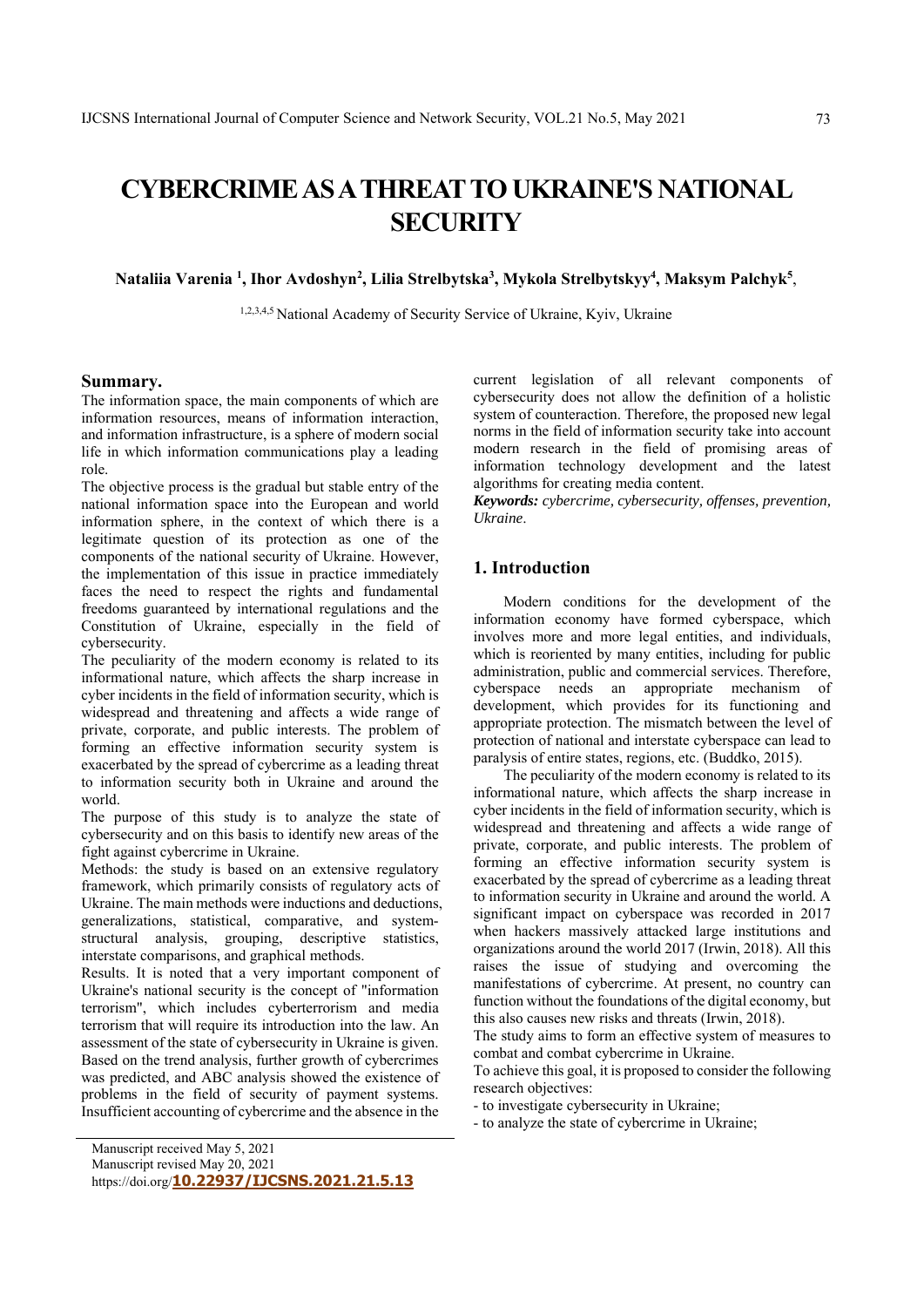- identify the need to improve the fight against cybercrime in Ukraine.

## **2. Literature Review**

The world community has entered a digital age where technology is constantly evolving and pervasive. The development of technological innovations facilitates our daily lives. However, they also contribute to crime. Cybercrime has become a serious problem around the world. Therefore, research is relevant to correspond to reality, not to lag behind the current state of affairs. There is a great need for more scientists to be involved in cybercrime prevention and cybersecurity research. It is also particularly important to consider this topic at an interdisciplinary level. The work requires not only a criminological lens but also many objectives: economic, financial, legal, sociological, and political, to be able to comprehensively understand the impact of cybercrime around the world and within countries. As half of all Internet users are in Asia, there is a growing need to encourage researchers to research cybersecurity and cybercrime in the Asia-Pacific region (Broadhurst & Chang, 2013).

COVID-19 induced changes in daily life are contributing to a wider transformation in cybercrime. Society is likely to experience an increase in the number of victims of cybercrime and offenders entering its land borders, so the role of the police needs to change. The cybercrime literature has consistently highlighted this role, which has become unquestionable orthodoxy. The capacity of the police to combat cybercrime is limited by its global nature, the geographical boundaries of police jurisdictions, the complexity and cost of transnational investigations, the limited resources and values inherent in "policing culture" for "genuine policing" (Yar and Steinmetz, 2019; Boes and Leukfeldt; 2016; Yar, 2013).

Cherep, Saenko (2021) defining information security (IS) as a component of national security (NS), note that it is necessary to use a full range of monitoring and forecasting mechanisms and has its specifics. In particular, it is noted that IS is one of the new technology sectors of security and is based on the use of modern information technologies (IT). Besides, IS is considered in two aspects: technical (cybersecurity and cyber warfare, others) and ideological (propaganda and information wars, etc.).

Dovgan` and Tkachuk (2018) research is devoted to providing IS of the person, society, the state. It notes that IS is a sub-branch of information law due to a separate subject of legal regulation, a separate legal regime and is characterized by the systematic application of industryspecific methods of legal regulation, significant integration, and specialization of legal institutions that make it up (regulate specific social relations arising from protection information with limited access, licensing of information protection activities, as well as rules governing liability for offenses in the information sphere).

The publication Varen`ya ta Avramenko (2020) is devoted to this area of the NS, in particular in terms of information terrorism and its components - cyberterrorism and media terrorism, as well as forecasting vectors of terrorist threats in the media space.

Therefore, the monitoring data, conclusions, and reconstructions provided by the IS are the basis for forecasting in the entire NS sector.

Chandraa, Snoweb (2020) formed a theoretical taxonomy of cybercrime. The need to systematize cybercrime stems from the lack of definitions and standards for measuring and managing cybercrime. They point to cybercrime as an act in which computer technology is used to commit a crime. The four components of the taxonomy include mutual exclusivity, structure, completeness, and clearly defined categories that provide a theoretical basis.

The findings of domestic researchers of the law indicate a similar relationship. Foros and Kondrasheva (2016) state that "cybersecurity is the security of information and infrastructure in the digital environment" and "information security allows to achieve such goals as information confidentiality; integrity of information and related processes; availability of information; monitoring of all such processes". First, there are similarities between the definition of IS and the corresponding category of crimes of the Council of Europe Convention on Cybercrime. However, without even emphasizing the similarities, the definitions of IS and cybersecurity certainly indicate that the two concepts are intertwined.

The same conclusion was reached by Kosarevs`ka and Novy`cz`ky`j (2016), who talk about the threats of IS, which are manifested through the negative information impact on the conscience and behavior of citizens, as well as through the impact on information resources and information infrastructure. They continue such statements as "guaranteeing effective counteraction to cybercrime can be achieved only through the application of integrated approaches to information security" and "counteraction to cybercrime should be an element of state information security policy".

However, other researchers note that there is no understanding of cybercrime. They are referred sometimes to as "electronic crime", "computer crime", "high-tech crime", "technological crime", "electronic crime", or "cybercrime" (Chang, 2012).

The PwC World Economic Crime Survey used the following definition of cybercrime: "Cybercrime (or "computer crime") is an economic crime committed using computers and the Internet."

The increased risk of cybercrime was explained by media coverage of cyberattacks; ambiguous definition of cybercrime; increased attention from regulators and the use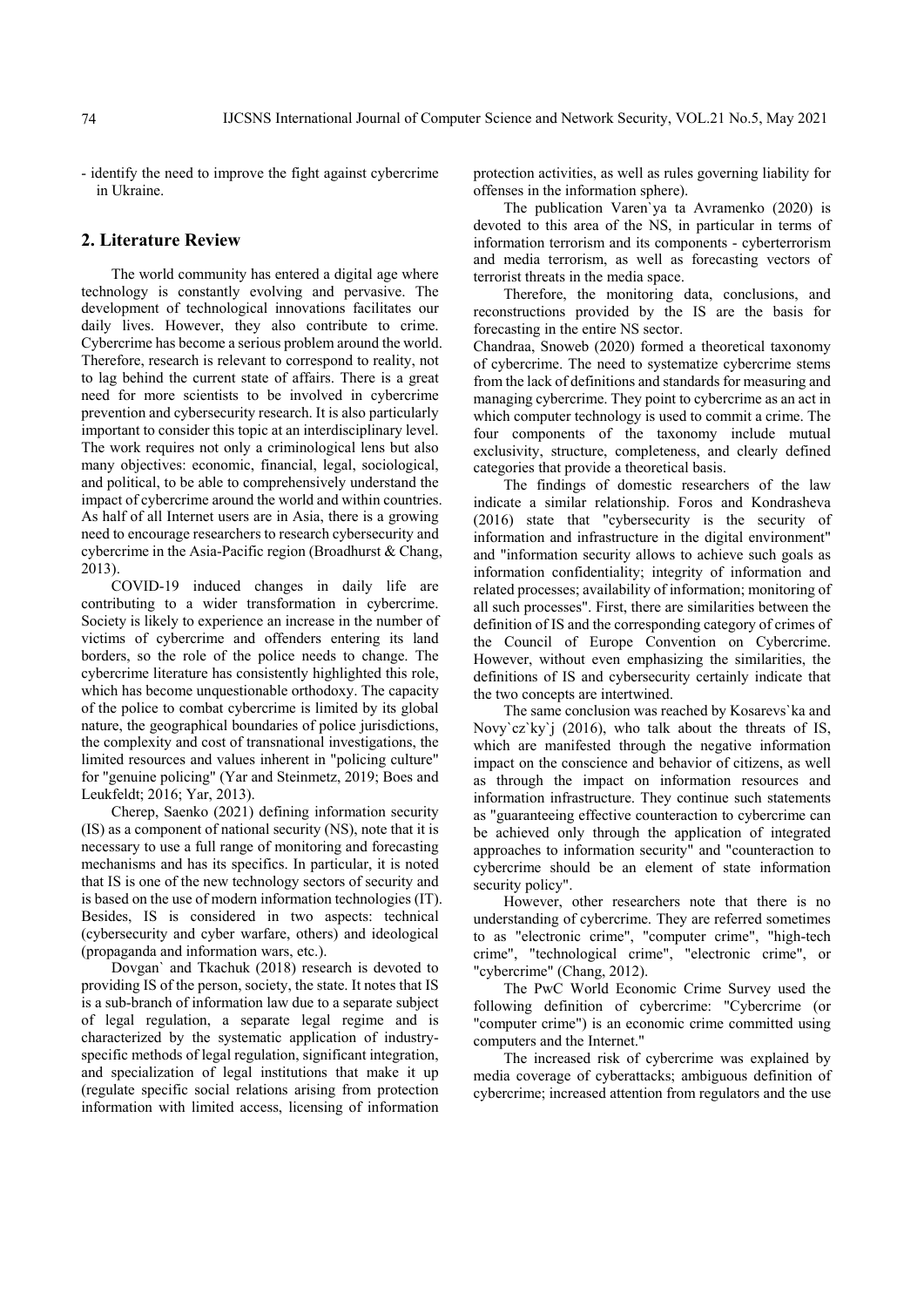of the latest technologies that "facilitate" the commission of cybercrime.

Thus, Kravczova (2018), specifying the definition for Ukrainian realities, proposes to determine the criminal scope of the concept of "cybercrime" crimes under Articles 361, 361-1, 361-2, 362, 363, 363-1 of the Criminal Code of Ukraine, which contain in Chapter XVI "Crimes in the use of electronic computers (computers), systems and computer networks and telecommunications networks." Moreover, cybercrime means a socio-legal phenomenon that manifests itself in the prohibited by law on criminal liability substantive activity (criminal activity) of the population using computers (telecoms), telecommunications systems, computer networks, and telecommunications networks.

Yelyevceva (2020) researched the legal issues of application and separation of legal regimes for the cybersecurity of Ukraine and proposed directions for developing a system of legal regimes for cybersecurity.

Yacenko, Ismajlov (2016) rightly note that the investigation of crimes in information networks requires rapid analysis and preservation of computer data, which are very vulnerable and can be destroyed quickly. Therefore, the speed of decision-making and action is crucial, but problematic, especially in cases of investigation of transnational cybercrimes. Thus, cybercrime requires more comprehensive, intensive, and systematic international cooperation than existing measures to combat any other form of transnational crime.

International cooperation in the fight against cybercrime is carried out to: personalize the identity of the offender, determine the jurisdiction and choose the most adequate legal influence on the offender to bring him to justice for committing such a crime (Skuly`sh, 2014).

Dubovy` (2018) has comprehensively studied the international experience of public-private partnerships in the field of cybersecurity, which, based on a study of cybersecurity practices in the US, EU, Germany, UK, and Poland, proposes building trust between the public and private sectors on cybersecurity.

Streltsov (2017) notes several key features of the Ukrainian state's approach to cybersecurity. Among them: a clear understanding of the importance of protecting interests related to cyberspace, among other things, also identifying cybersecurity as one of the key areas of national security; understanding cybersecurity as a function of threat-based risk management and adopting a systematic approach to cybersecurity. Thus, he emphasizes that the creation of an effective cybersecurity system is possible through the coordination of various sectoral policies and the use of opportunities of different actors, both public and private.

At the same time, cybersecurity should not be equated with combating cybercrime and criminal law or law enforcement agencies should be given more obligations

than they can fulfill, further accusing them of inefficiency, incompetence, or corruption.

Shvedova (2019) points out the corruption risks that pose the most serious threat to the stable and secure operation of many critical infrastructure facilities.

In the field of cybersecurity in many post-Soviet countries, including Ukraine, Marutian (2017) considers it appropriate to note such problem areas as:

lack of CERT coordination centers;

low level of standardization for organizations;

safety of children in cyberspace;

lack of incentive mechanism for the industry;

interdepartmental cooperation.

Syomych, Markina, Diachkov (2018) add to this list: lack of unification of the categorical apparatus in the legislation of the country in the field of cybercrime;

lack of relevant specialists in the field of cybersecurity;

lack of cybersecurity standards in organizations and professional standards in this area;

lack of sectoral cybersecurity centers;

lack of generally accepted national benchmarking and references for measuring cybersecurity;

the difficulty of identifying, investigating, and disclosing information about cybercrime.

Thus, cybercrime is a current problem that encourages research, as there is a significant threat that can come from any country in the world and go beyond a specific jurisdiction, unlike many other traditional types of economic crime. However, in recent years, insufficient attention has been paid to assessing the state of cybercrime, ensuring cybersecurity, and finding a way to overcome it.

# **3. Methods**

The study is based on an extensive regulatory framework, which primarily consists of regulatory acts of Ukraine. The main methods were induction and deduction, generalization, statistical, comparative, and systemstructural analysis, grouping, descriptive statistics and interstate comparisons, graphical method. Given the dynamics of cybercrime in Ukraine was used to predict the polynomial trend line in Excel. This is because this curve is characterized by variables of increase and decrease. For polynomials (polynomials) the number of maximum and minimum values) determines the degree. For example, one extremum (minimum and maximum) is the second degree, two extremums are the third degree, and three are the fourth. The polynomial trend in Excel is used because the crime rate is unstable.

Also, to identify priorities in crimes committed in Ukraine, the ABC analysis, which was conducted in 2019, was used. Note that such an analysis would be appropriate for the cyber police to use regularly to ensure that any trends in crime can be identified and responded to promptly. It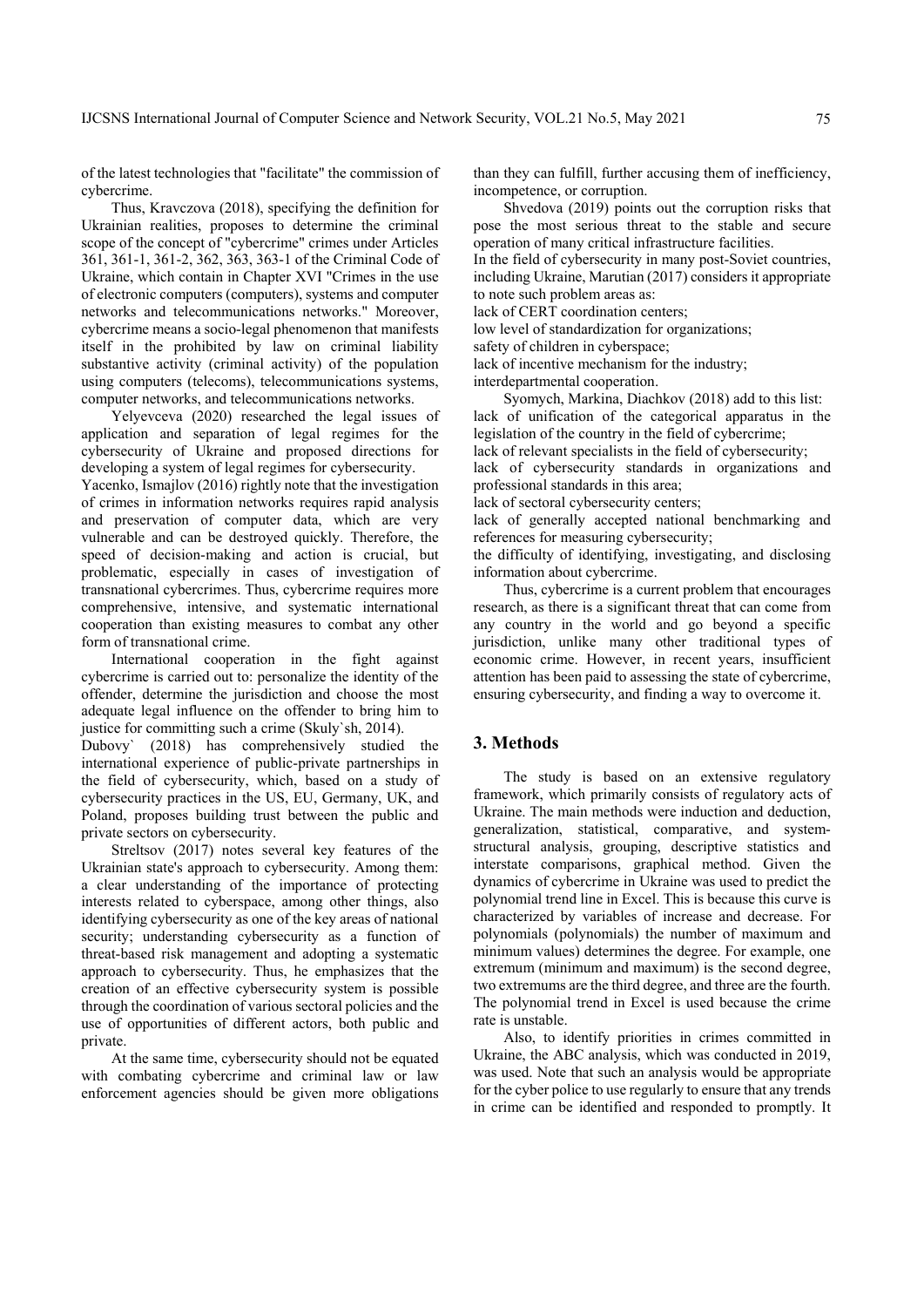should also be supplemented by other methods of analysis, as it takes into account previous rather than current statistics, and requires improvement of the quality and completeness of recorded information on cybercrime and its updating and maintenance in a register of various entities monitoring the study area.

# **4. Results**

To get a clearer view of the object of analysis, it is first necessary to find out what the Ukrainian state provides cybersecurity in legal and organizational perspectives and what its condition is. Unfortunately, this is a difficult task, partly due to the uncertainty in the established relationship between IS and cybersecurity in Ukraine. We consider the latter as part of the first, which, in turn, is an element of the NS.

The analysis of the current legislation allowed forming the subjective composition of cybersecurity:

national level: State Service for Special Communications and Information Protection of Ukraine (Governmental CERT-UA); Security Service of Ukraine; Ministry of Internal Affairs of Ukraine (National Police); Ministry of Defense of Ukraine (General Staff of the Armed Forces of Ukraine), intelligence agencies of Ukraine; The National Bank of Ukraine and other entities specified by current legislation;

international level: Organization of economic cooperation and development; Interpol; Group Eight (G8), Council of Europe, UN, etc.

The study of the legal framework for cybersecurity in Ukraine demonstrates the multilevel and diversified regulation, in particular: supranational regulation through international acts (UN General Assembly Resolution /2 71/28 of 05.12.2016; Council of Europe Convention on Cybercrime (hereinafter - the Convention), Association Agreement between Ukraine and the European Union, Cybercrime@EaP project within the Eastern Partnership), and national regulation (Constitution of Ukraine; Criminal Code of Ukraine, Laws of Ukraine "On Basic Principles of Cyber Security of Ukraine", "On Information Protection in Information and Telecommunication Systems", "On Basic Principles of Domestic and Foreign Policy" and " On National Security of Ukraine ", decrees of the President of Ukraine" On the National Security Strategy of Ukraine "," Cyber Security Strategy of Ukraine ", " Doctrine of Information Security of Ukraine "," On the Concept of Combating Terrorism in Ukraine", resolutions of the Cabinet of Ministers of Ukraine; cybersecurity).

Concerning the object structure of cybersecurity, the Convention defines the following offenses against the confidentiality, integrity, and availability of computer data and systems:

crimes in the field of illegal access to information: illegal interception (Article 3), interference with data (Article 4), interference with the system (Article 5), abuse of devices (Article 6);

crimes related to the illegal use of computers: counterfeiting related to computers (Article 7), fraud related to computers (Article 8);

crimes related to the content, which include the creation, distribution, and storage of child pornography (Article 9);

crimes related to the infringement of copyright and related rights (Article 10).

The closest definition in Ukrainian legislation is cyberterrorism - terrorist activity carried out in cyberspace or with its use (Law of Ukraine "On Basic Principles of Cyber Security of Ukraine", 2017). Nevertheless, it does not cover the required range. Thus, the current activities of terrorist organizations can use as media influence:

- terrorist acts or artificial leaks of information about alleged preparation for such acts;
- criminal offenses not related to terrorist acts;
- man-made accidents and catastrophes that occurred without the intervention of terrorists;
- events modeled and visualized through artificial intelligence using virtual and/or augmented reality (deepfakes);
- any combination of all of the above.

Besides, it is necessary to single out the general direction of building a counter-terrorist narrative, which will not be to artificially create a "script" or "version" but to determine the direction of information intervention, search for groups loyal to the vector we need, which would create high-quality products and their management.

Therefore, it is necessary to rethink the existing definitions of defining the phenomenon of terrorism in the context of expanding the concept of cyberterrorism/cybercrime to a more general term: information terrorism, which will include a technical and media component - cyber and media terrorism.

Given the above, we propose to amend the Law of Ukraine "On Basic Principles of Cyber Security of Ukraine", namely to introduce the definition of information terrorism as a general term that would include two areas:

- 1) cyberterrorism (as one aimed at destroying or damaging computer networks, unauthorized interference in their work, destruction or distortion of information in databases, etc.);
- 2) media terrorism (which uses the information space to artificially change the level of social tension and exert psychological pressure through the dissemination of knowingly unreliable or artificially modeled information in cyberspace).

Therefore, it is expedient to introduce the definition of information (or media) intervention - artificial information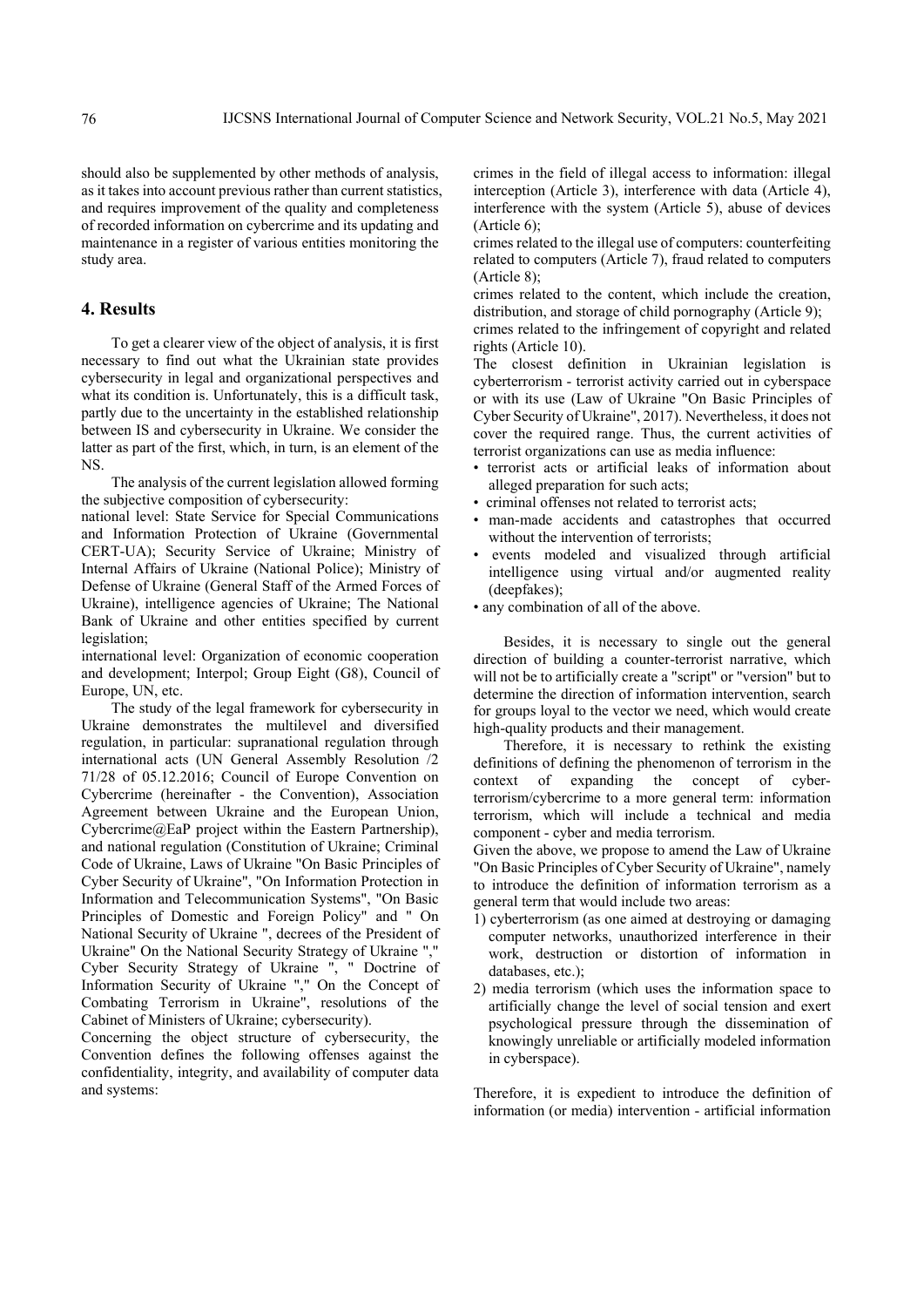influence through the means of disseminating information to exert very psychological pressure, destabilize society, and influence its background emotional state and mentality. In 2020, the Ministry of Justice developed a draft Action Plan between Ukraine and the EU in the field of justice and home affairs: a practical result by 2025, but the issue of IS, information intervention is not sufficiently presented in the document. It is also advisable to single out and detail this area in the new Cyber Security Strategy for the period up to 2025 and the action plan for its implementation. As part of the implementation of the EU institution building tools Twinning and TAIEX, it is planned to implement projects, including in IS:

to strengthen the capacity of the main actors in the electoral process by organizing exercises on cybersecurity and countering disinformation activities;

on training in the field of information and cybersecurity for state bodies of Ukraine;

on the development of cooperation in the field of research and innovation in the field of cybersecurity.

Let us assess the current state of affairs in Ukraine in the field of cybersecurity. Thus, in the PwC survey "Global Economic Crime and Fraud 2018: Results of Ukraine", cybercrime is one of the main economic crimes, affecting 31% of organizations in Ukraine in 2018.

Various indicators of implemented measures in the field of protection of computer and telecommunication networks from cyber-attacks and creating conditions for the safe operation of cyberspace are evaluated and used to monitor and compare the state of cybersecurity in different countries in annual international rankings, the most authoritative of which is the Global Cybersecurity Index. Global Cybersecurity Index, GCI) and the National Cyber Security Index (NCSI). These cybersecurity indices are a kind of risk indicator for corporate, industrial, and government information infrastructure due to the range of cyber threats.

| Indicator          | 2017    | 2018    | 2019    | 2020 |
|--------------------|---------|---------|---------|------|
| Global Cyber       | 59      | 54      | No data | 54   |
| security Index     |         |         |         |      |
| National Cyber     | No data | 29      | 28      | 25   |
| Security Index     |         |         |         |      |
| Development<br>ICT | 79      | No data | No data | 79   |
| Index              |         |         |         |      |
| Networked          | No data | No data | 67      | 64   |
| Readiness Index    |         |         |         |      |

**Table.** Ukraine in the cybersecurity rankings

**Source:** summarized by the author

According to these ratings, Ukraine has slightly improved its position in the country's cybersecurity, but the availability and use of ICT, as well as practical skills in the use of ICT by the population, are insufficient. Among the plans of the Government of Ukraine are approval of procedures for compiling lists of critical infrastructure and critical information infrastructure facilities, as well as for organizing a review of the state of cyber protection of state information resources and critical information infrastructure. However, military cyber operations, incident, and cyber crisis management, protection of electronic services, analysis, and informing the public about cyber threats are not sufficiently addressed in regulations.

Determining the current state of cybercrime in Ukraine, we assess this social phenomenon through criteria that reflect its quantitative and qualitative characteristics, in particular by analyzing the prevalence of cybercrime in Ukraine: its level, structure, and more. Regarding the level of cybercrime and its dynamics, it should be noted that the field of the use of computers, systems, and computer networks, and telecommunications networks in Ukraine was studied according to the Prosecutor General of Ukraine (Unified Report on Criminal Offenses) in Fig.1.



**Figure 1.** The state of crime in the use of electronic computers, systems, and computer networks and telecommunications networks in Ukraine Source: data of the Prosecutor General of Ukraine (Unified Report on Criminal Offenses); Kravtsova, M.O. The current state and directions of combating cybercrime in Ukraine/Maryna Kravtsova // Bulletin of the Criminological Association of Ukraine. - 2018. - № 2 (19). - P.155-166.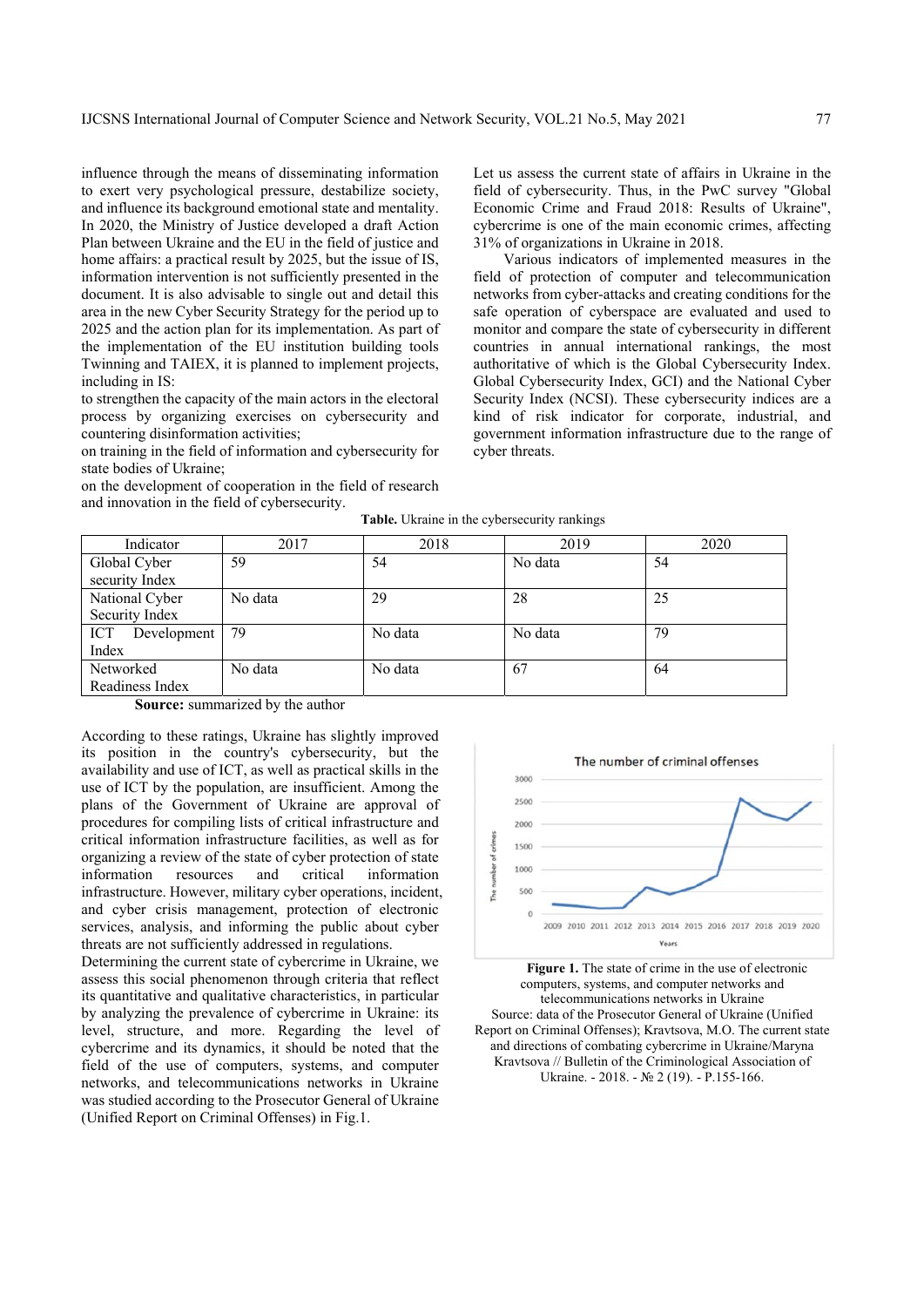Such trends have developed under the influence of several factors. Among the main ones are the following: the significant pace of informatization of society; technical backwardness of the law enforcement system and the need to reform it, insufficient funding for cybersecurity measures. The outstripping growth of registered cybercrimes has led to an increase in their share in the total number of crimes in Ukraine, maintaining trends of increase from 0.05% in 2009 to 0.69 in 2020, which is the highest figure since 2009 (Fig. 2).



**Figure 2.** The share of cybercrime in the total number of registered crimes.

Source: data of the Prosecutor General of Ukraine (Unified Report on Criminal Offenses); Kravtsova, M.O. The current state and directions of combating cybercrime in Ukraine/Maryna Kravtsova//Bulletin of the Criminological Association of Ukraine. - 2018. - № 2 (19). - P.155-166

The significant increase in the number of cybercrimes registered in 2017 in Ukraine is the result of mass attacks by hackers around the world. It is expedient to point out the fact that the registration of registered crimes was transferred in the state from the Ministry of Internal Affairs to the General Prosecutor's Office of Ukraine.

As we can see from the obtained crime statistics, cybercrimes have a significant positive increase (Fig. 3).



**Figure 3.** Cybercrime forecasting in Ukraine

Source: data of the Prosecutor General of Ukraine (Unified Report on Criminal Offenses); Kravtsova, M.O. The current state and directions of combating cybercrime in Ukraine/Maryna Kravtsova//Bulletin of the Criminological Association of Ukraine. - 2018.  $-$  No 2 (19).  $-$  P.155-166

The analysis of the structure of cybercrimes in the dynamics allowed to the state during 2016-2020 the largest share of crimes committed under Article 361 of the Criminal Code of Ukraine:

- unauthorized interference in the work of electronic computers (computers), automated systems, computer networks, or telecommunication networks (from 49 to 57%);
- unauthorized actions with information processing in computers, automated systems, computer networks, or stored on the media of such information, committed by a person who has the right to access it (from 35% to 42%) (Table 1).

Besides, it is due to these crimes that there is an overall increase in the dynamics of cybercrime.

**Table 1.** Accounted for criminal offenses under Articles Sec. XVI of the Criminal Code of Ukraine (according to the Prosecutor General's Office of Ukraine)

| Recorded criminal offenses in the report<br>period                                                                                                                               | 2016 | 2017 | 2018 | 2019 | 2020 |
|----------------------------------------------------------------------------------------------------------------------------------------------------------------------------------|------|------|------|------|------|
| Unauthorized interference in the operation of computers, automated<br>systems, computer networks, or telecommunication networks (Article<br>361 of the Criminal Code of Ukraine) | 494  | 1795 | 1007 | 1137 | 1146 |
| Creation for use, distribution, or sale of malicious software or<br>hardware, as well as their distribution or sale (Article 361-1 of the<br>Criminal Code of Ukraine)           | 15   | 35   | 134  | 185  | 112  |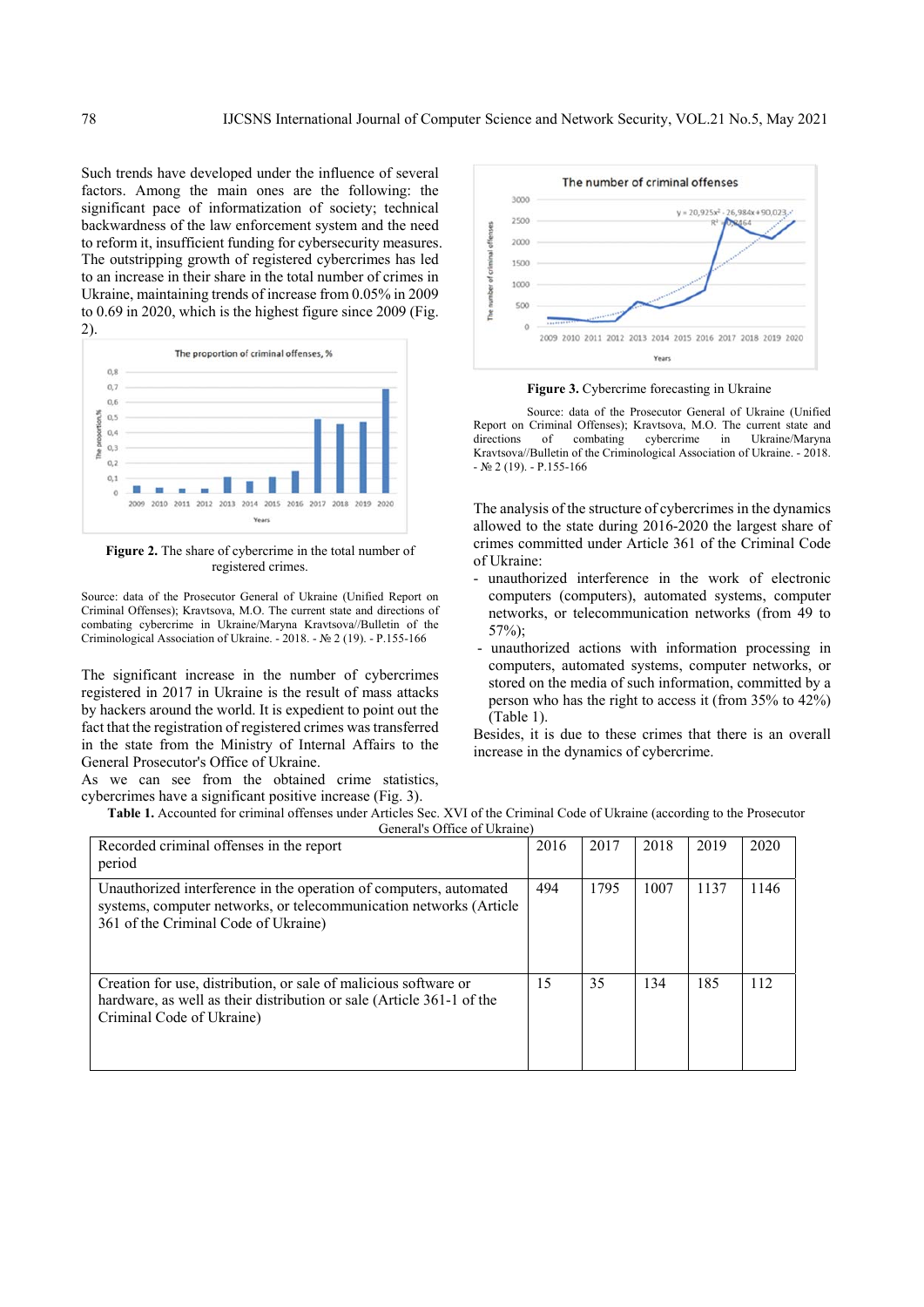| Unauthorized sale or dissemination of information with limited<br>access, which is stored in computers, automated systems, computer<br>networks, or on media of such information (Article 361-2 of the<br>Criminal Code of Ukraine)                            | 28             | 64   | 38   | 40             | 88          |
|----------------------------------------------------------------------------------------------------------------------------------------------------------------------------------------------------------------------------------------------------------------|----------------|------|------|----------------|-------------|
| Unauthorized actions with information that is processed in<br>computers, automated systems, computer networks or stored on<br>media of such information, committed by a person who has the right<br>to access it (Article 362 of the Criminal Code of Ukraine) | 311            | 670  | 1042 | 717            | 980         |
| Violation of the rules of operation of computers, automated systems,<br>computer networks, or telecommunication networks or the procedure<br>or rules for the protection of information processed in them (Article<br>363 of the Criminal Code of Ukraine)     | 15             | 6    | 10   | 5              | $\mathbf Q$ |
| Interference with the work of electronic computers (computers),<br>automated systems, computer networks, or telecommunication<br>networks through the mass distribution of telecommunication<br>messages (Article 363-1 of the Criminal Code of Ukraine)       | $\overline{2}$ | 3    | 10   | $\overline{4}$ | 3           |
| Together                                                                                                                                                                                                                                                       | 865            | 2573 | 2241 | 4107           | 2338        |

**Source:** summarized by the author based on the data of the Prosecutor General of Ukraine (Unified Report on Criminal Offenses)

The next no less important step is to determine the types of cybercrime that will pose the greatest danger, for this, we will use the method of ABC analysis.

report of the Head of the National Police in Ukraine for  $2019$ . We summarize the results in Table. 2.

To solve this problem, we will conduct an ABC analysis using the "sum" method based on the statistical data of the

**Table 2.** ABC analysis of cybercrime

| Cybercrime                      | Number | Part of the<br>factors and<br>the sum of the<br>data factor<br>values,<br>$\frac{0}{0}$ | The<br>increasing<br>importance<br>PA, % | The<br>g value<br>of<br>$CHO$ % | The sum of<br>increasin CHO and PA,% | Group |
|---------------------------------|--------|-----------------------------------------------------------------------------------------|------------------------------------------|---------------------------------|--------------------------------------|-------|
| in the field of payment systems | 1641   | 38,96936595                                                                             | 38,96936595                              | 25                              | 63,96936595                          | A     |
| in the field of e-commerce      | 744    | 17,66801235                                                                             | 56.63737783                              | 50                              | 106,6373778                          | B     |
| in the field of cybersecurity   | 1494   | 35,47850867                                                                             | 92,1158869                               | 75                              | 167,1158869                          | B     |
| in the field of illegal content | 332    | 7,884113037                                                                             | 100                                      | 100                             | 200                                  | C     |

*Source: based on data from the Report of the Head of the National Police of Ukraine on the results of the department in 2019*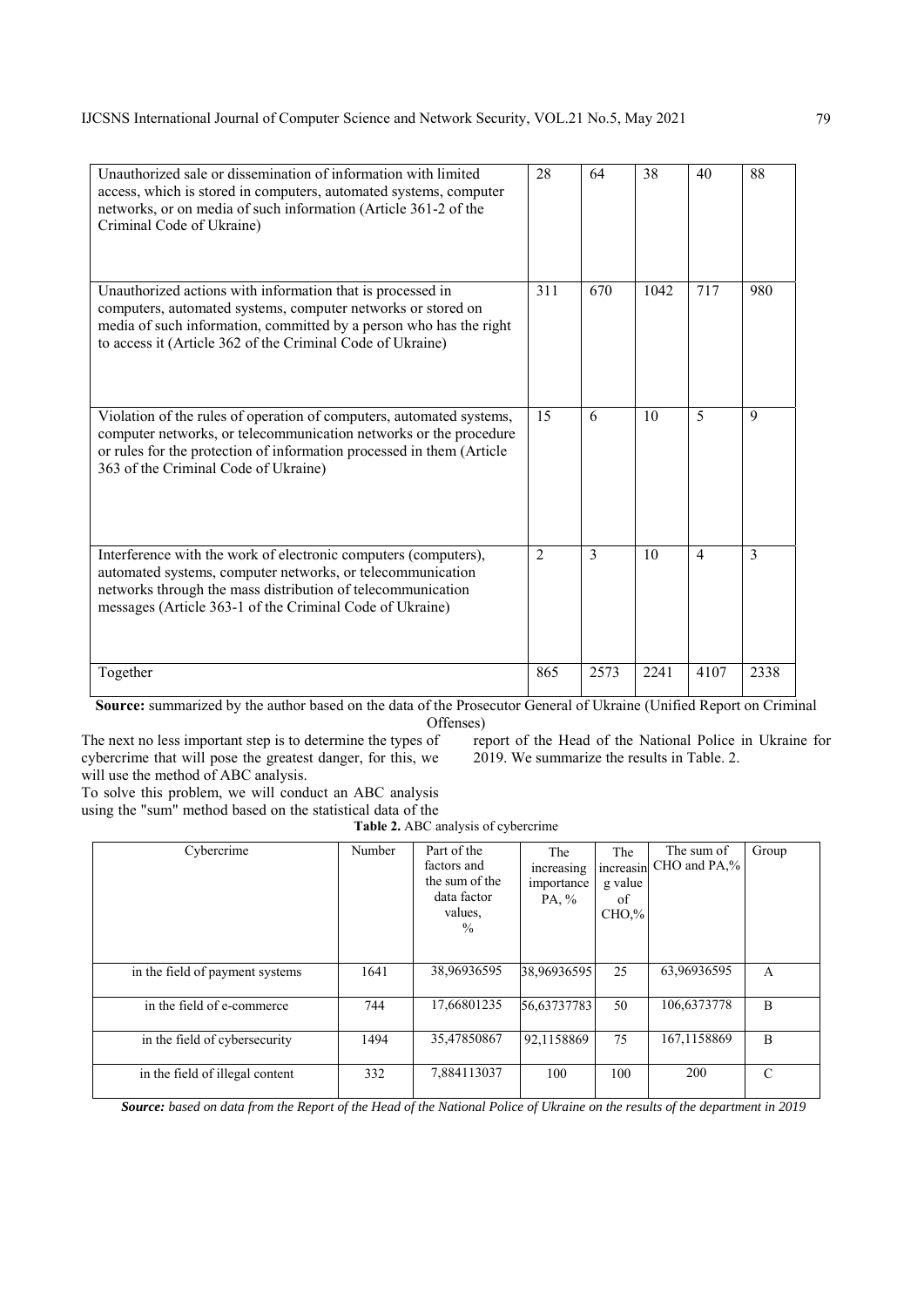Summarizing the results obtained, we note that the most vulnerable in Ukraine in 2019 is the field of payment systems. Implementing countermeasures in it can reduce the number of cybercrimes by almost 40% of all possible.

In particular, the NBU intends to set clear requirements for payment market participants regarding information protection and cybersecurity systems and streamlining of actions in the detection of cyber-attacks that reduce the reliability of payment systems. The state regulator intends to introduce a risk-oriented approach to information protection, depending on the number of possible losses; improving the use of information security, access control policy, strengthening IS in the field of money transfer (draft resolution of the Board of the National Bank of Ukraine on approval of the Regulation "On information protection and cybersecurity in payment systems").

The real state of cybercrime is difficult to assess, as there is no legal definition of media terrorism, full generalized statistics are not kept, and only for individual entities and certain periods is incomparable. Also ignored is the fact that cybercrime is characterized by a high level of latency.

A serious problem is the widespread use of artificial intelligence systems - computer systems or programs that mimic one or more aspects of intellectual behavior, which have a higher degree of self-determination (autonomy) and independence from the will of the developer or user compared to other computer systems or programs. Some intelligent systems are capable of learning and self-learning. Already, such systems can be actively used to identify the weaknesses of potential victims of fraud, as well as to simulate human activity. They threaten the entire existing public order, provoking an "information apocalypse" (Stover, 2018), in which the fact becomes indistinguishable from fiction, and people stop trying to understand the difference. This undermines the credibility of any information and can destabilize society.

At the current stage of overcoming cybercrime in Ukraine, taking into account the political situation and threats from Russia, information terrorism, which includes cyberterrorism and media terrorism, as an important component of IS and NS, has become relevant. Insufficient attention to this area forms the foundation for cyber threats, needs to be ensured in the context of anti-terrorist security, in particular regarding information and legal regulation, training of specialists with legal education in combating media terrorism, management of anti-terrorist security in the conditions of development of virtual media.

According to the established hypothesis, it is determined that the effectiveness of the fight against cybercrime in Ukraine primarily depends on the antiterrorist component, which is not given enough attention. Therefore, a promising area of research is the detailed development of a program of actions necessary for the formation of an additive mechanism for anti-terrorist security and cyber protection of the domestic information space. Thus, the fight against media terrorism is the newest direction of the national system of combating terrorism in the information sphere. Only if the proposed changes are made, the more correct and detailed adjustment of the legal framework in terms of responsibility for the implementation of acts of media terrorism. More importantly, in the field of preventive measures, change the principles of analysis of information space monitoring to identify signs of media space on the media-terrorism, the creation of an appropriate procedure for carrying out operational and investigative actions in this area, etc.

#### **5. Discussion**

Further digitalization of the economy is expected to increase cybercrime. This will be a consequence of the fact that legal entities and individuals will fully use electronic services and use the capabilities of information storage (Nikolina, Gulivata, 2020) confirmed this thesis by modeling the introduction of digitalization in the economy. The COVID-19 crisis has led to changes in the interests, needs, and daily lives of the population, and this has opened up new opportunities for cybercriminals trying to adapt and take advantage of the situation, mainly through adaptations related to changing goals and cyberspace. In particular, this is due to the increase in information interactions for remote work, intensification of non-cash payments, and psychological pressure on citizens.

In particular, Dubov (2021) notes that further escalation of panic may be one of the goals of influence operations by other states that may wish to take advantage of the situation. He also proposed a new version of the Cyber Security Strategy of Ukraine, which should be based on the National Security Strategy of Ukraine, which was adopted in 2020, and identified the following 9 blocks of strategic goals:

effective cyber defense;

development of asymmetric deterrence instruments and international cooperation;

reduction of cybercrime capabilities, in particular, the impossibility of using cybercriminals by foreign states to carry out hostile military-political actions and against the security of the state as a whole;

national cyber readiness;

training and professional development;

cyber awareness and cyber hygiene;

formation of a cybersecurity ecosystem;

the service model of state participation in cybersecurity issues;

transparency and accountability.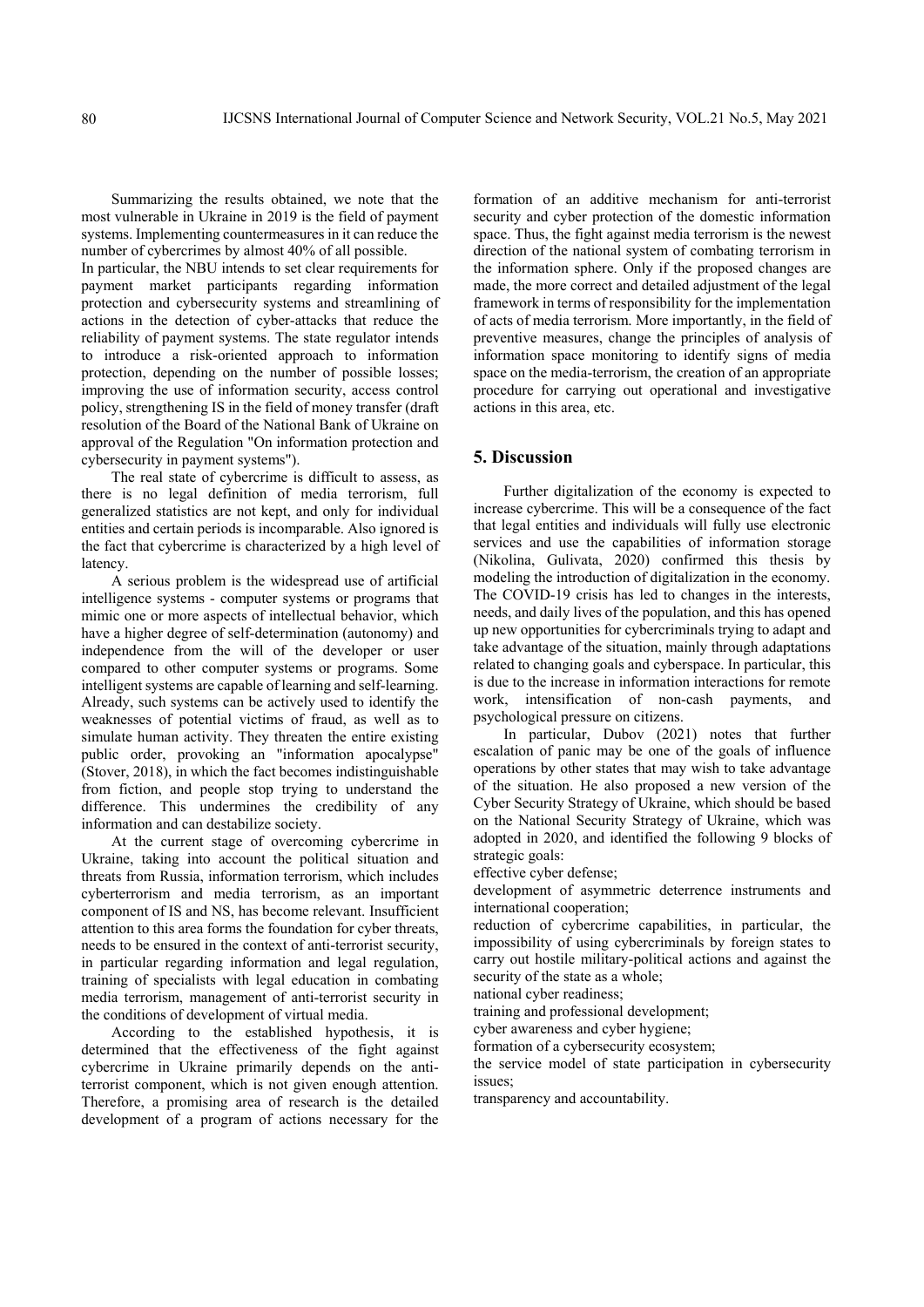It is also worth agreeing to his proposal to expand the range of actors providing cybersecurity, including the Ministry of Foreign Affairs of Ukraine, the Ministry of Education and Science of Ukraine, the Ministry of Digital Transformation of Ukraine, sectoral ministries (in terms of defining tasks and policies), National Academy Sciences of Ukraine and other institutions.

# **6. Conclusions**

Summing up, we note that Ukraine has recognized cybercrime as a major threat to national security and stability. However, the processes of globalization in postindustrial society, despite certain centrifugal tendencies, continue to accelerate, due in part to the increasing informatization of human civilization. This also applies to extremist and terrorist crimes, which are becoming increasingly transnational.

The risk of intimidation of public authorities, local governments, or international organizations related to intimidation and/or violence through the misuse of information and telecommunications technologies, i.e. cyberterrorism. Thus, social networks, messengers, video hosting services, video broadcasts, and other resources provide unprecedented opportunities for organizing mass riots.

The ability to use various Internet resources to conduct special information operations, from news agencies and public opinion leaders to the use of completely artificial, fake accounts, now allows Russia to relatively, constantly, and cheaply create constant information pressure on Ukraine, so cyberspace is recognized as a new space for military action.

### **References**

- [1] Badyuk, M.O., Fopoc, G.B. (2016). Deyaki acpekty` shhodo ppoblem zapobigannya ta ppoty`diyi kibepzlochy'nnocti [Some aspects of the problems of prevention and counteraction of cybercrime] and counteraction of cybercrime] Kibepbezpeka v Ukpayini: ppavovi ta opganizaczijni py`tannya: matepialy` vceykp. nayk.-ppakt. konf., m. Odeca [Cybersecurity in Ukraine: legal and organizational issues: materials all. nayk.-ppakt. konf., m. Odeca ] 233[in Ukrainian]
- [2] Boes, S. and Leukfeldt, E. (2016). Fighting cybercrime: A joint effort, Clarke, R. and Hakim, S. (Eds) Cyber-Physical Security, Springer, London, 185-203.
- [3] Broadhurst, R., & Chang, L. Y. C. (2013). Cybercrime in Asia: Trends and Challenges. In J. Liu, B. Hebenton, & S.Jou (Eds.), Handbook of Asian Criminology (49–63). New York: Springer
- [4] Buddko, M. V. (2015). Cybercrime as a threat to the world economy generated by informatization. Economy and society, 2-1(15), 776-779. (In Russian)
- [5] Chandraa, A., Snoweb, M. J.A(2020). Taxonomy of cybercrime: Theory and design International Journal of

Accounting Information Systems. 38, 100467 https://doi.org/10.1016/j.accinf.2020.100467

- [6] Chang, L. Y. C. (2012). Cybercrime in the Greater China Region: Regulatory responses and crime prevention across the Taiwan Strait. Cheltenham: Edward Elgar Publishing.). 272
- [7] Cherep, O. H., Saenko, M. V. (2021). Problematic issues of cybersecurity and ways of overcoming cybercrime in Ukraine. Bulletin of Zaporizhzhia National University. Economic sciences. 1 (49) DOI https://doi.org/10.26661/2414-0287-2021-1-49-25
- [8] Constitution of Ukraine (1996) https://zakon.rada.gov.ua/laws/show/254%D0%BA/96-% D0%B2%D1%80#Text[in Ukrainian]
- [9] Convention on Cybercrime (2005) https://zakon.rada.gov.ua/laws/show/994\_575#Text [in Ukrainian]
- [10] Criminal codex of Ukraine (2001) https://zakon.rada.gov.ua/laws/show/2341-14#Text[in Ukrainian]
- [11] Decree of the President of Ukraine (2016) About the CyberSecurity Strategy of Ukraine https://zakon.rada.gov.ua/laws/show/96/2016#Text [in Ukrainian]
- [12] Decree of the President of Ukraine (2017) Doctrine of information security of Ukraine http://www.president.gov.ua/documents/472017-21374 [in Ukrainian]
- [13] Decree of the President of Ukraine (2019) About the Concept of Counter-Terrorism in Ukraine https://zakon.rada.gov.ua/laws/show/53/2019#Text [in Ukrainian]
- [14] Decree of the President of Ukraine (2020) On the National Security Strategy of Ukraine https://www.president.gov.ua/documents/3922020-35037 [in Ukrainian]
- [15] Department of Justice (2020). Proyekt Planu dij mizh Ukrayinoyu ta YeS u sferi yusty`ciyi ta vnutrishnix sprav: prakty`chny`j rezul`tat do 2025 roku [Draft Action Plan between Ukraine and the EU in the field of Justice and Home Affairs: practical outcome by 2025] https://minjust.gov.ua/m/proekt-planu-diy-mij-ukrainoyuta-es-u-sferi-yustitsii-ta-vnutrishnih-sprav-praktichniyrezultat-do-2025-roku [in Ukrainian]
- [16] Dovgan,` O.D., Tkachuk T.Yu. (2018). Pravove zabezpechennya informacijnoyi bezpeky` derzhavy` yak pidgaluz` informacijnogo prava: teorety`chny`j dy`skurs [Legal provision of information security of the state as a branch of information law: theoretical discourse] Information and law 2(25). 73-85 [in Ukrainian]
- [17] Dubov, D. (Ed.) (2018). Derzhavno-pry`vatne partnerstvo u sferi kiberbezpeky`: ta mozhly`vosti dlya krayiny`[Public-private partnership in the field of cybersecurity: and opportunities for the country] : analit. dop. K.: NISD. 84 [in Ukrainian]
- [18] Dubov, D.V. (2020). FORMUYuChY` NOVU STRATEGIYu KIBERBEZPEKY` UKRAYiNY`: ChY` MOZhEMO UNY`KNUTY` POMY`LOK PERShOYi SPROBY` STRATEGUVANNYa?`[FORMING A NEW CYBER SECURITY STRATEGY IN UKRAINE: CAN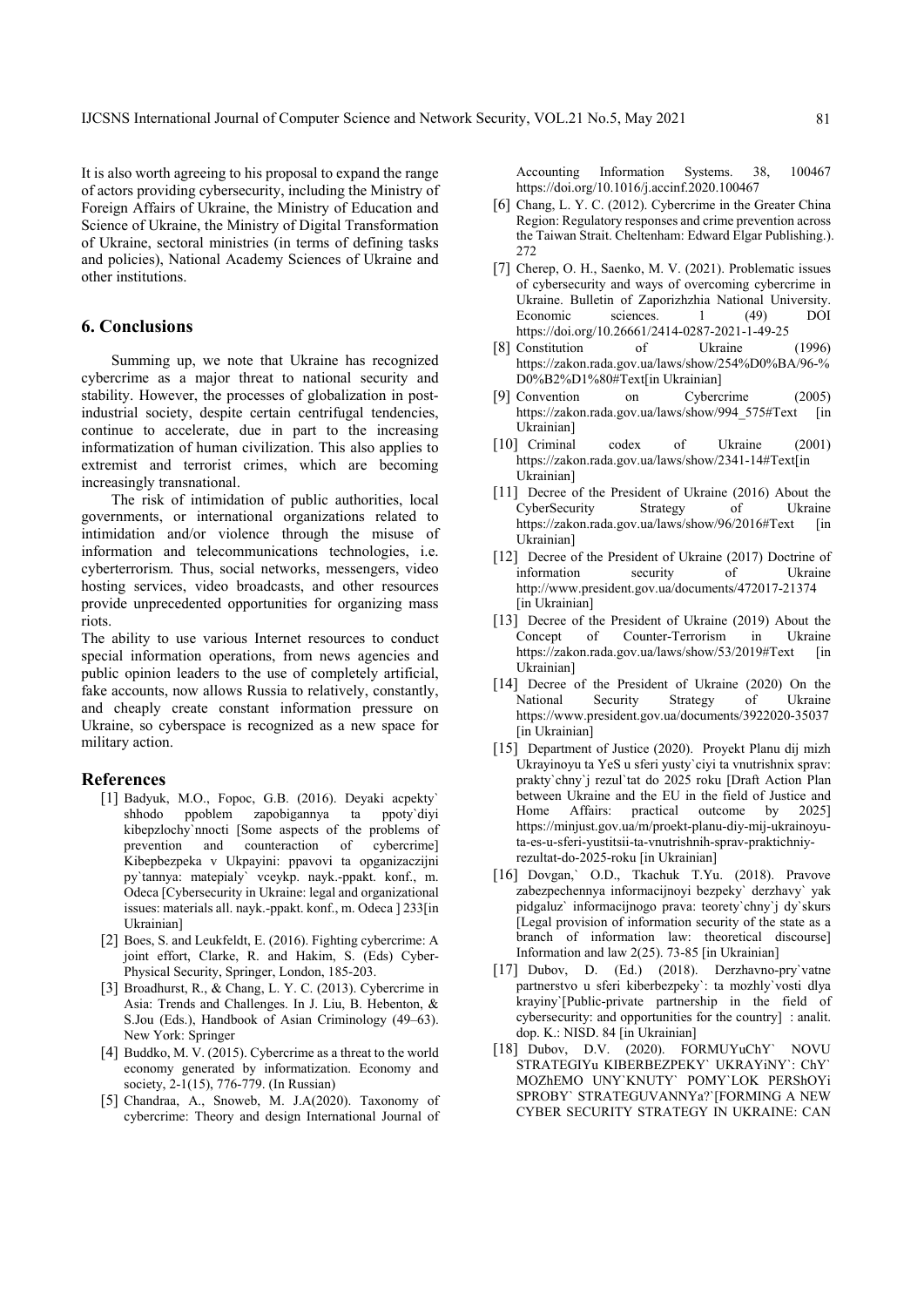WE AVOID THE ERRORS OF THE FIRST ATTEMPT TO STRATEGY? https://niss.gov.ua/sites/default/files/2021-01/tezy-dubov-2.pdf [in Ukrainian]

- [19] Dybov, D. B. (2014). Kibepppoctip yak novy`j vy`mip geopolity`chnogo cypepny`cztva Cyberprocity as a new dimension of geopolitical society]: monogpafiya K .: HICD, 328[in Ukrainian]
- [20] Fopoc G.B. Kondpasheva K.C. Infopmaczijne cycpil`ctvo ta kibepbezpeka [Information cycling and cybersecurity] .//Kibepbezpeka v Ukpayini: ppavovi ta opganizaczijni py`tannya: matepialy` vceykp. nayk.-ppakt. konf., m. Odeca, 21 zhovtnya 2016 p. Odeca [Cybersecurity in Ukraine: legal and organizational issues: materials in all. nayk.-ppakt. conf., Odessa, October 21, 2016 p]. Odessa: ODUBC. 233 [in Ukrainian]
- [21] Horgan, S., Collier, B., Jones, R. & Shepherd, L. (2020) 'Re-territorialising the policing of cybercrime in the post COVID-19 era: towards a new vision of local democratic cyber policing', Journal of Criminal Psychology. DOI: https://doi.org/10.1108/JCP-08-2020-003
- [22] Irwin, A.S .M. (2018). Double-Edged Sword: Dual-Purpose Cyber Security Methods. Cyber Weaponry. Springer, Cham, 101-102
- [23] Ismajlov, K.Yu., Yacenko, Ya.S. (2016). Deyaki suchasni tendenciyi kiberzlochy`nnosti [Some modern trends in cybercrime] Aktual`ni zadachi ta dosyagnennya u galuzi kiberbezpeky`: materialy` Vseukrayins`koyi naukovo-prakty`chnoyi konferenciyi (m. Kropy`vny`cz`ky`j, 23-25 ly`stopada 2016 r.) [Current challenges and achievements in the field of cybersecurity: materials of the All-Ukrainian scientific-practical conference (Kropyvnytskyi, November 23-25)] 54-55. http://dspace.oduvs.edu.ua/handle/123456789/177?locale =uk[in Ukrainian]
- [24] Kocapevc`ka, O.B., Hovicz`ky`j, O.I. (2016). Ppoty`Diya kibepzlochy`nnocti yak ckladova infopmaczijnoyi bezpeky` depzhavy`[ Prevention of cybercrime as a component of information security of the state] Kibepbezpeka v Ukpayini: ppavovi ta opganizaczijni py`tannya: matepialy` vceykp. nayk.-ppakt. konf` [Cybersecurity in Ukraine: legal and organizational issues: materials in materials. nayk.-ppakt. conf] [in Ukrainian] Odeca: ODUBC. 233
- [25] Kravczova, M. O. (2018). Suchasny`j stan i napryamy` proty`diyi kiberzlochy`nnosti v Ukrayini [The current state and directions of combating cybercrime in Ukraine] Bulletin of the Criminological Association of Ukraine 2 (19). 155-166. [in Ukrainian]
- [26] Kravczova, M. O., Ly`tvy`nov, O. M. (2016) Zapobigannya kiberzlochy`nnosti v Ukrayini [Prevention of cybercrime in Ukraine] : monografiya. Xarkiv : Panov [in Ukrainian]
- [27] Law of Ukraine (1994) On protection of information in information and telecommunication systems https://zakon.rada.gov.ua/laws/show/80/94-%D0%B2%D 1%80#Text[in Ukrainian]
- [28] Law of Ukraine (2010) On Basic Principles of Domestic and Foreign Policy https://zakon.rada.gov.ua/laws/show/2411-17#Text [in Ukrainian]
- [29] Law of Ukraine (2018) On National Security of Ukraine https://zakon.rada.gov.ua/laws/show/2469-19#Text [in Ukrainian]
- [30] Law of Ukraine Convention on Cybercrime (2006) On Ratification of the Convention on Cybercrime http://zakon2.rada.gov.ua/laws/show/2824-15  $\qquad \qquad$  [in Ukrainian]
- [31] Law of Ukraine On Basic Principles of CyberSecurity Protection of Ukraine (2017) http://zakon5.rada.gov.ua/laws/show/216319 [in Ukrainian]
- [32] Marutian, R. (2017) Ukraine took 56th place in the global index of cyber security. MATRIX. http://matrixinfo.com/2017/06/28/ukrayina-posila-56 mistse-u-globalnomu-index-kiberb ezpeky/ Accessed 20 Jul 2018
- [33] Mykoida P.B., Shelexov, A.O. (2016). Zakonodavctvo Ukpayiny` y cfepi bopot`by` z kibepzlochy`nnictyu [Legislation of Ukraine in the field of combating cybercrime] Kibepbezpeka v Ukpani: ppavovi ta opganizaczijni py`tannya: matepialy` vceykp. nayk.-ppakt. konf., m. Odeca, 21 zhovtnya 2016 p [ .// Cybersecurity in Ukraine: legal and organizational issues: materials in general. nayk.-ppakt. conf., Odessa, October 21, 2016 p.] Odessa: ODUBC. 233 [in Ukrainian]
- [34] NBU. (2020). Proyekt postanovy` Pravlinnya Nacional`nogo banku Ukrayiny` pro zatverdzhennya Polozhennya «Pro zaxy`st informaciyi ta kiberzaxy`st v platizhny`x sy`stemax» [raft resolution of the Board of the National Bank of Ukraine on approval of the Regulation "On information protection and cyber protection in payment systems" https://bank.gov.ua/admin\_uploads/article/Project\_of\_res olution 11082020.pdf?v=4 [in Ukrainian]
- [35] Nikolina, I.I., Gulivata, I.O. (2020.) MODELYuVANNYa KIBERZLOChY`NNOSTI YaK ZAGROZY` CY`FROVIZACIYi EKONOMIKY [SIMULATION OF CYBER CRIME AS A THREAT TO DIGITALIZATION OF THE ECONOMY] Computerintegrated technologies: education, science, production 39 DOI: 10.36910/6775-2524-0560-2020-39-31 [in Ukrainian]
- [36] Ofis General`nogo prokurora (2009-2020) [Office of the Attorney General] Yedy`ny`j zvit pro kry`minal`ni pravoporushennya [ Single report on criminal offenses] https://www.gp.gov.ua/ua/stat\_n\_st?dir\_id=113897&libi d=100820&c=edit&\_c=fo [in Ukrainian]
- [37] Peter G.. Prokuratura ta pravooxoronni organy` Ukrayiny` v period zlochy`nnogo rezhy`mu Yanukovy`cha i yiyi peretvorennya s`ogodni [The Prosecutor's Office and law enforcement agencies of Ukraine during the criminal regime of Yanukovych and its transformation today]. URL: http://www.3republic.org.ua/ua/ideas/13397[in Ukrainian]
- [38] PwC (2011). Ukraine World Review of Economic Crimes Cybercrime is in the spotlight https://www.pwc.com/ua/uk/pressroom/assets/gecs\_ukraine\_ua.pdf [in Ukrainian]
- [39] PwC (2016) Review of global economic crime in 2016. https://www.pwc.by/en/publications/otherпублікації /